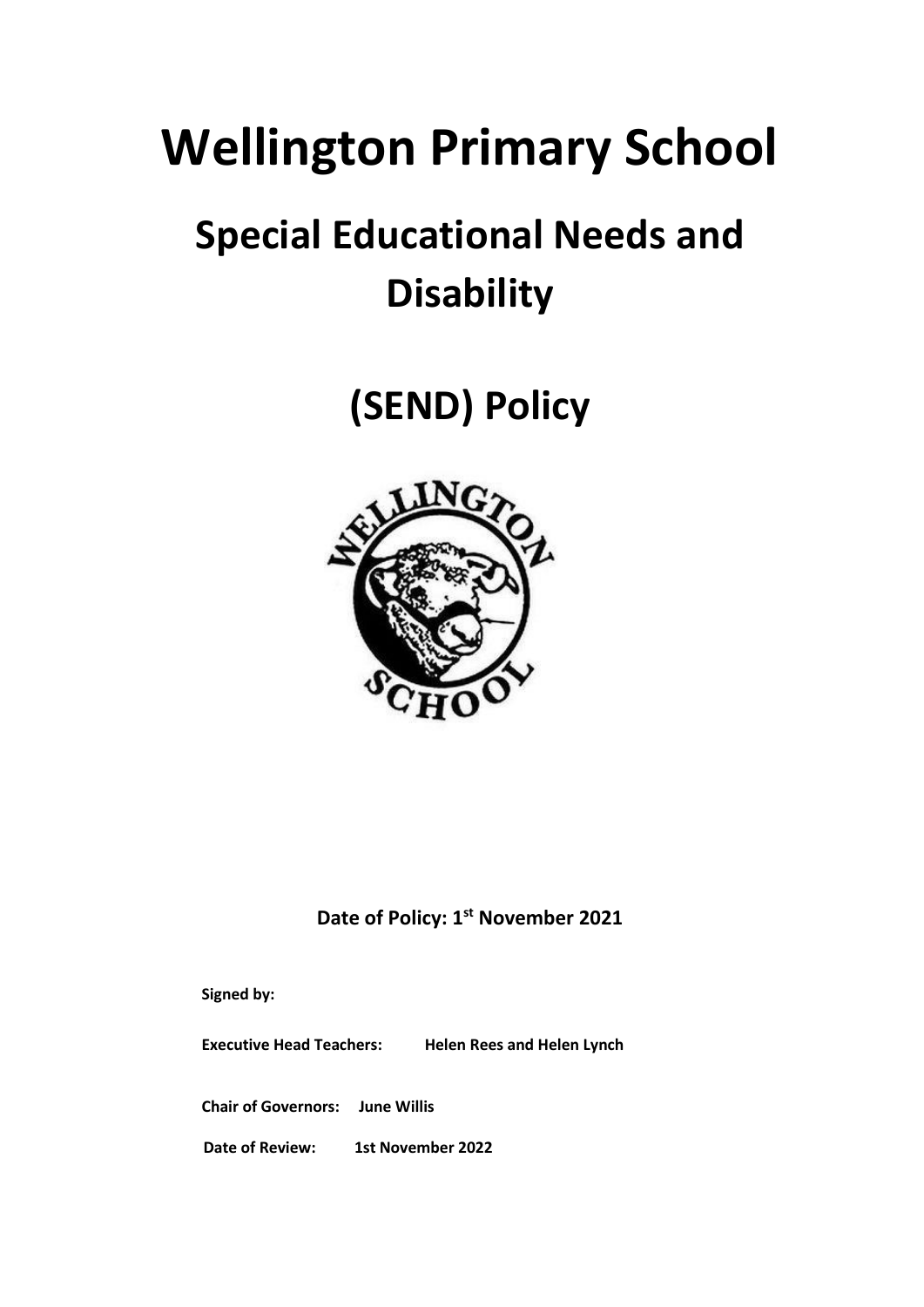#### **Statement of Intent**

Wellington Primary School is committed to providing an appropriate and high-quality education to all the children living in the local area. We believe that all children, including those identified as having Special Educational Needs and Disability (SEND) have a common entitlement to a broad and balanced academic and social curriculum, which is accessible to them and to be fully included in all aspects of school life. We believe that all children should be equally valued in school. We will strive to eliminate prejudice and discrimination and to develop an environment where all children can flourish and feel safe.

This policy outlines the framework for Wellington Primary School to meet its duties and obligations to provide a high-quality education to all of its pupils, including pupils with SEND.

In response to the **Special Educational Needs and Disability Code of Practice: 0 to 25 years** June 2014 (updated 2015), all Local Authorities must publish a 'Local Offer' in order to:

- To provide clear, comprehensive, accessible and up-to-date information about available provision and how to access it, and
- To make provision more responsive to local needs and aspirations by directly involving disabled children and those with SEND and their parents, and service providers in its development and review.

For more information connected to Herefordshire School's Local Offer go to: Local Offer - SEND – [Herefordshire Council](https://www.herefordshire.gov.uk/family-support/local-offer-4)

Wellington Primary School therefore intends to work closely with Herefordshire Local Authority whilst using the following principles, which underpin this policy:

- The involvement of children, parents and young people in decision making.
- The identification of children and young people's needs.
- Collaboration between education, health and social care services to provide support.
- High quality provision to meet the needs of children and young people with SEND.
- Greater choice and control for young people and parents over their support.

This policy has been written in conjunction with Wellington Primary School's SEND Information Report as published on the school's website: [Wellington Primary School and Nursery](https://www.wellingtonhereford.com/)  [\(wellingtonhereford.com\)](https://www.wellingtonhereford.com/)

## **Wellington Primary School SENDCo: Mrs. Beverley Blower**

#### **Contact: bblower@gvsc.org.uk**

**Tel: 01432 830264**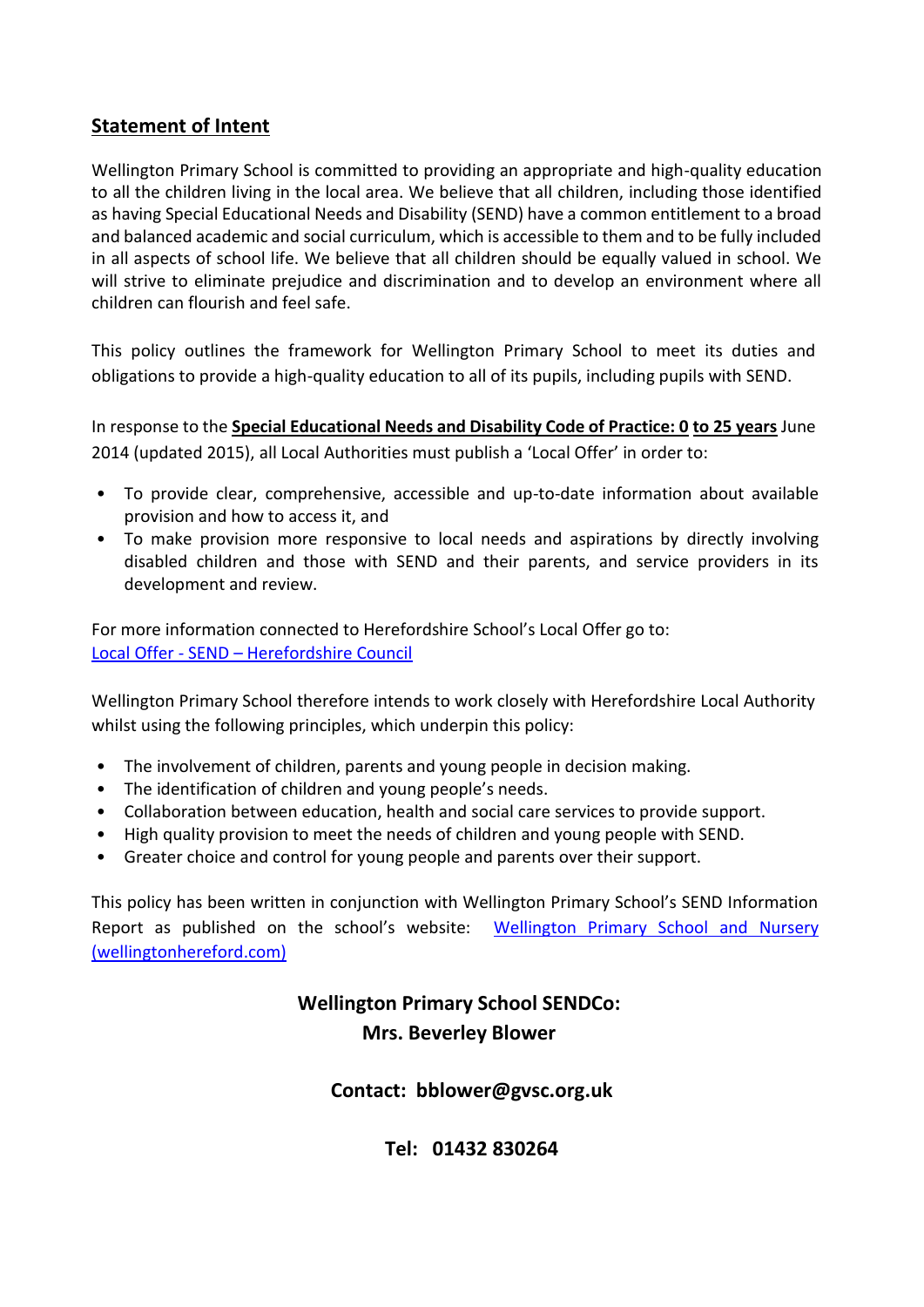#### **Contents**

- 1. Legal framework
- 2. Definitions
- 3. Areas of special educational need
- 4. Admissions
- 5. Roles and responsibilities
- 6. Involving pupils and parents in decision making
- 7. Joint commissioning, planning and delivery
- 8. Funding
- 9. The Local Offer
- 10. Identification
- 11. Graduated Approach
- 12. [Assessment](#page-8-0)
- 13. Education, Health and Care (EHC) plans
- 14. Reviewing EHC plans
- 15. Special Educational Needs and Disability Tribunals
- 16. Data and record keeping
- 17. Confidentiality
- 18. Safeguarding children with SEND
- 19. Complaints
- 20. Evaluation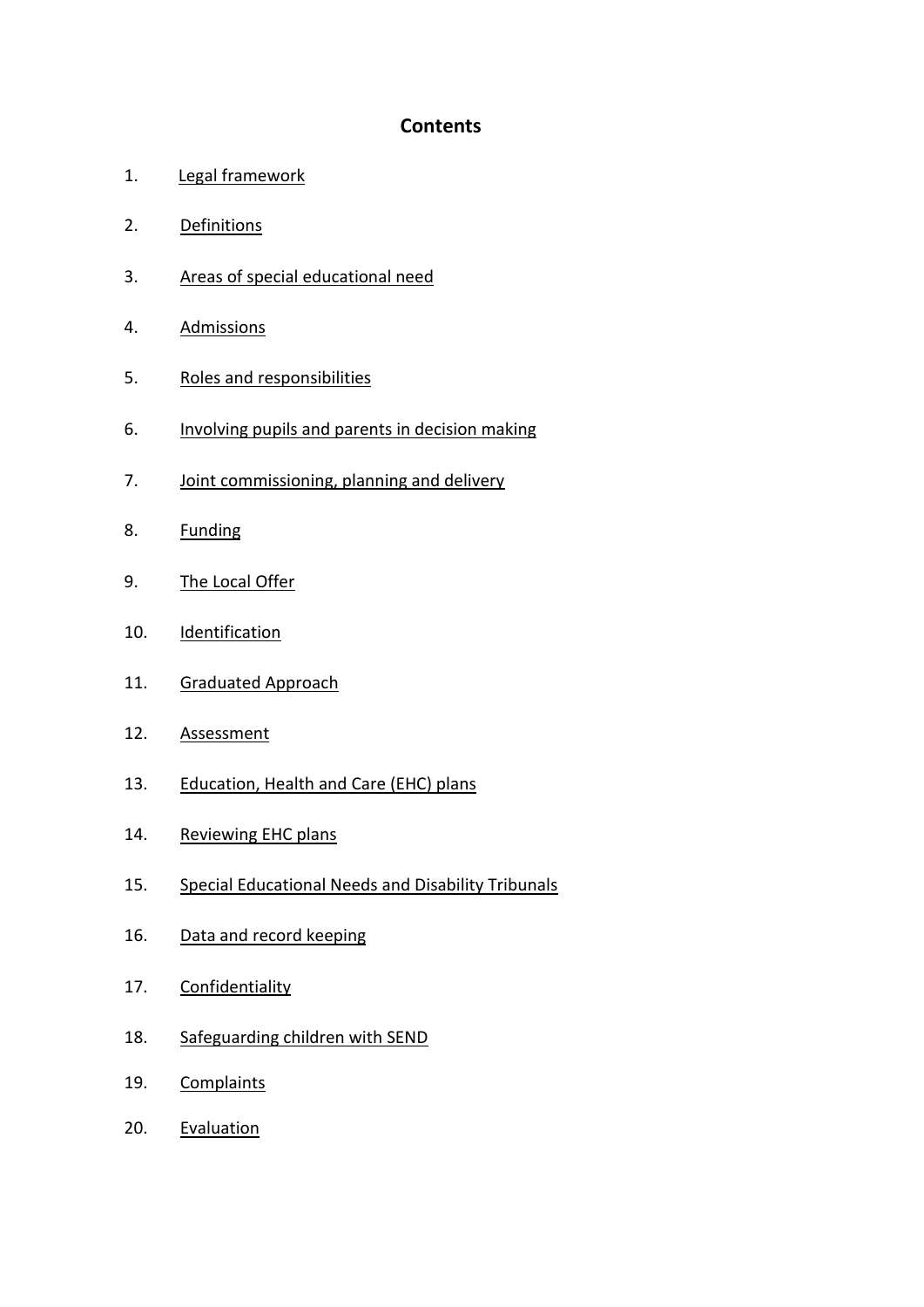## **1. Legal framework**

This policy will have due regard to legislation, including, but not limited to:

- Children and Families Act 2014 (and related regulations)
- Health and Social Care Act 2008 and subsequent updates
- Equality Act 2010
- Mental Capacity Act 2005 and subsequent updates
- Children's Act 1989

It will also take into account statutory and non-statutory related guidance, including, but not limited to:

- SEND Code of Practice 0-25
- Supporting Children with Medical Conditions
- Keeping Children Safe in Education 2021
- Working Together to Safeguard Children 2018, last updated December 2020

## **2. Definitions**

'A child or young person has SEND if they have a learning difficulty or disability which calls for special educational provision to be made for him or her. A child of compulsory school age or a young person has a learning difficulty or disability if he or she:

- has a significantly greater difficulty in learning than the majority of others of the same age, or
- has a disability which prevents or hinders him or her from making use of facilities of a kind generally provided for others of the same age in mainstream schools or mainstream post-16 institutions

For children aged two or more, special educational provision is educational or training provision that is additional to or different from that made generally for other children or young people of the same age by mainstream schools, maintained nursery schools, mainstream post-16 institutions or by relevant early years providers. For a child under two years of age, special educational provision means educational provision of any kind.'

**Special Educational Needs and Disability Code of Practice: 2015 [SEND\\_Code\\_of\\_Practice\\_January\\_2015.pdf \(publishing.service.gov.uk\)](https://assets.publishing.service.gov.uk/government/uploads/system/uploads/attachment_data/file/398815/SEND_Code_of_Practice_January_2015.pdf)**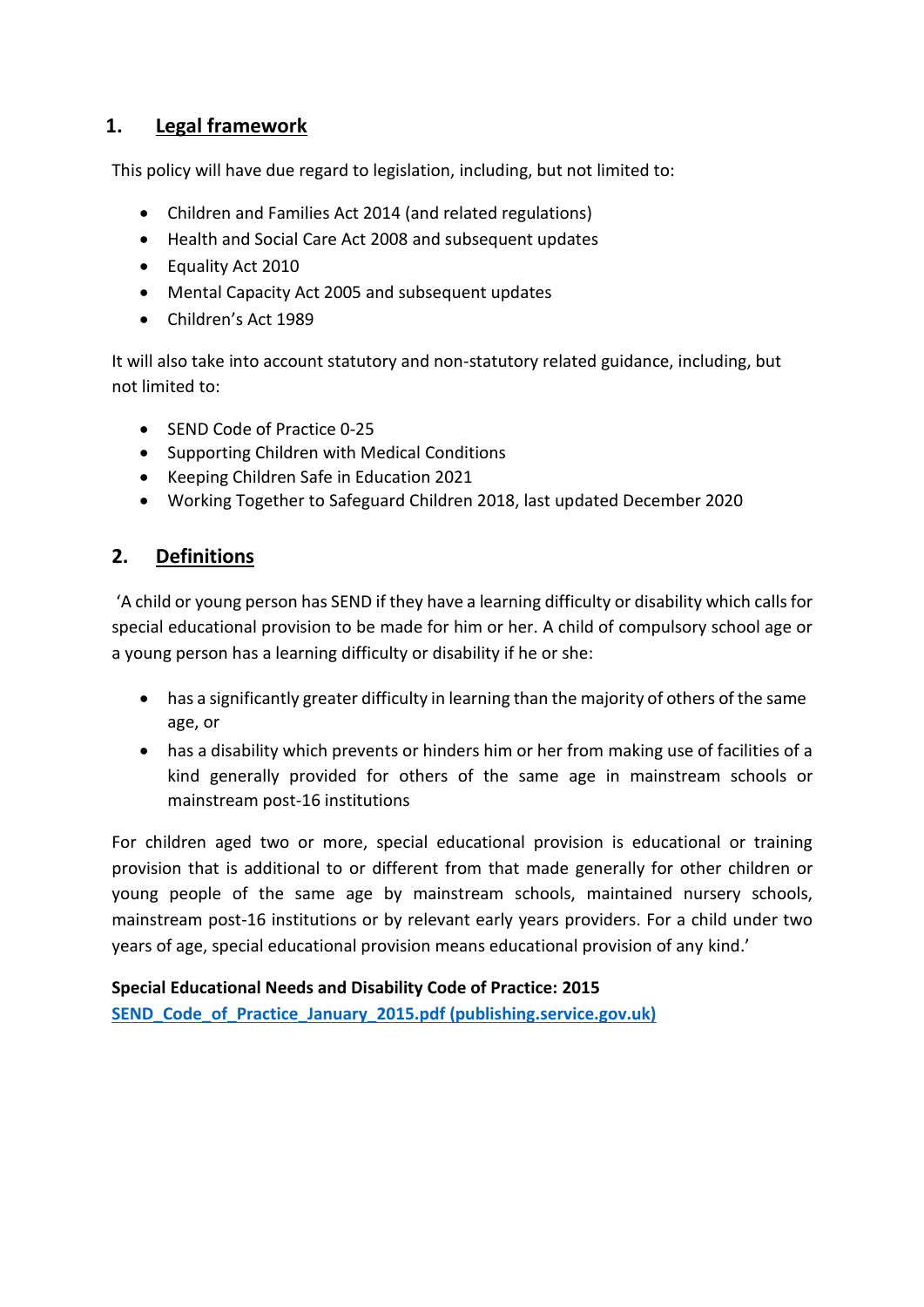## **3. Areas of Special Educational Need**

Wellington Primary School will make provision for pupils with the following four kinds of need:

#### i. **Communication and interaction**

A child may have a delay or disorder in one or more of the following:

- i. Attention/Interaction Skills
- ii. Understanding/Receptive Language
- iii. Speech/Expressive Language
- iv. Autistic Spectrum Disorders

#### ii. **Cognition and learning**

A child may have a significant difficulty, delay or disorder affecting the skills needed for effective learning. This can include:

- i. Moderate Learning Difficulties
- ii. Specific Learning Difficulties
- iii. Memory and Reasoning
- iv. Problem Solving and Concept Development Skills

#### iii. **Social, mental and emotional health**

A child may have difficulties with their social and emotional development which may include:

- i. Depression
- ii. Anxiety
- iii. Attachment disorders

#### iv. **Sensory and / or physical**

A child may have a medical or genetic condition that could impair their access to the curriculum without adaptation or consideration, which may include:

- i. Physical
- ii. Medical
- iii. Visual
- iv. Hearing

#### **4. Admissions**

Wellington Primary School will ensure it meets its duties under the Schools Admissions Code of Practice by:

not refusing admission for a child that has named the school in their EHC plan;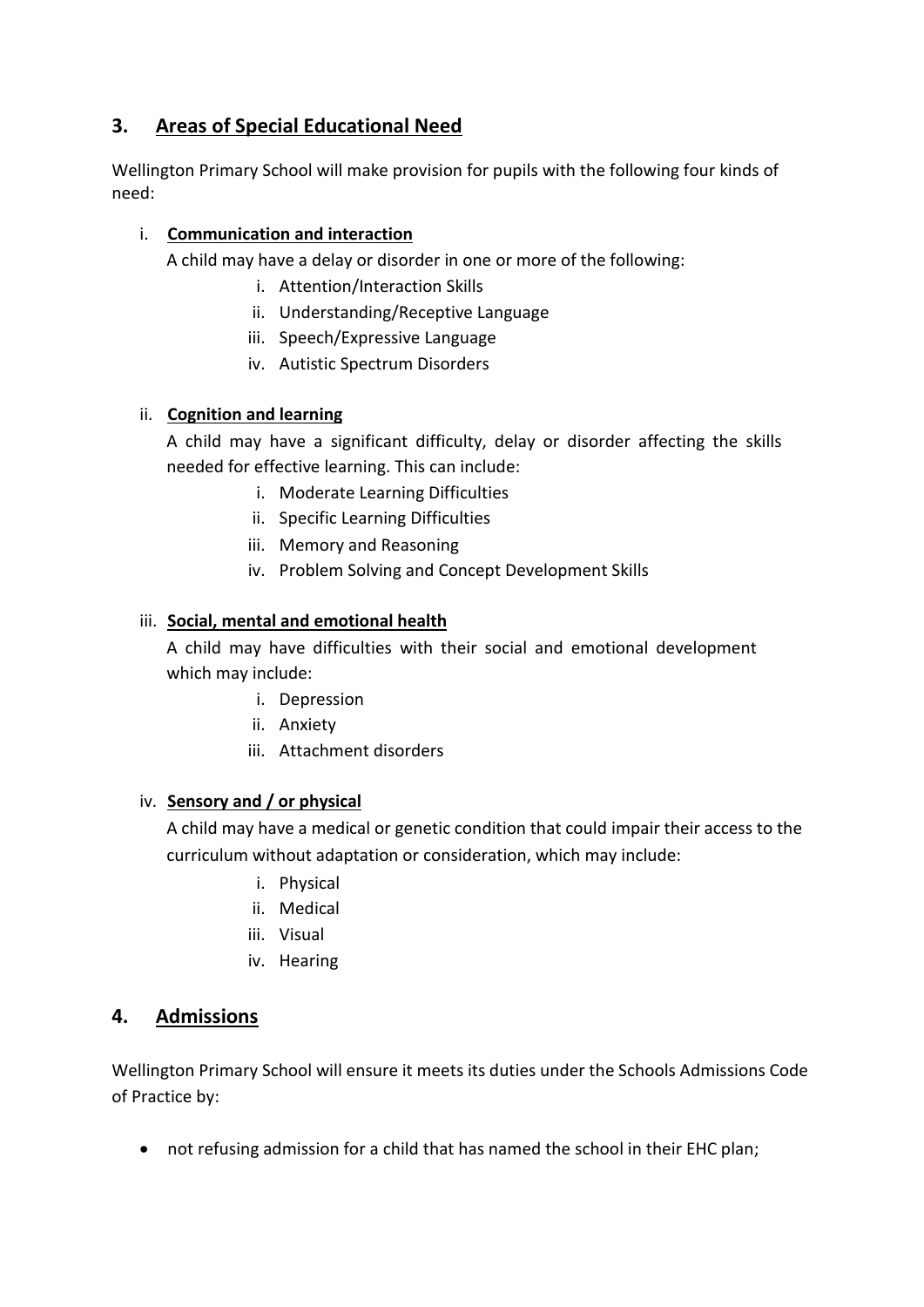- adopting fair practices and arrangements in accordance with the Schools Admission Code for the admission of children without an EHC plan;
- considering applications from parents of children who have SEND but do not have an EHC plan;
- not refusing admission for a child who has SEND but does not have an EHC plan because the school does not feel able to cater for those needs;
- not refusing admission for a child on the grounds that they do not have an EHC plan.

Please see Wellington Primary School's Admission Policy for full details.

#### **5. Roles and Responsibilities**

#### **The Governing Body:**

- in partnership with the Head of School Governors have responsibility for deciding the school's general policy and approach to meet the needs of all pupils with SEND;
- will ensure through the appraisal process that the Senior Leadership Team, led by the Head of school sets objectives and priorities in the school development plan, which includes provision for SEND;
- will monitor the policy through the school's self-review procedures;
- will report annually to parents on the school's SEND policy and procedures (SEND Information Report) on the school's website.

#### **The Head of School and Executive Head Teachers have a responsibility to:**

- ensure that those teaching or working with the pupil are aware of their needs, and have arrangements in place to meet them;
- ensure that teachers monitor and review the pupil's progress during the course of the academic year;
- cooperate with the local authority during annual EHC plan reviews;
- ensure that the SENCO has sufficient time and resources to carry out their functions effectively;
- provide the SENCO with sufficient administrative support and time away from teaching to enable them to fulfil their responsibilities in a similar way to other important strategic roles within the school;
- regularly and carefully review the quality of teaching for pupils at risk of underachievement, as a core part of the school's performance management arrangements;
- ensure that teachers understand the strategies to identify and support vulnerable pupils and possess knowledge of the SEND most frequently encountered;
- alongside the SENDCo the head of school will inform all Governors of the school's provision, including funding, equipment and staffing.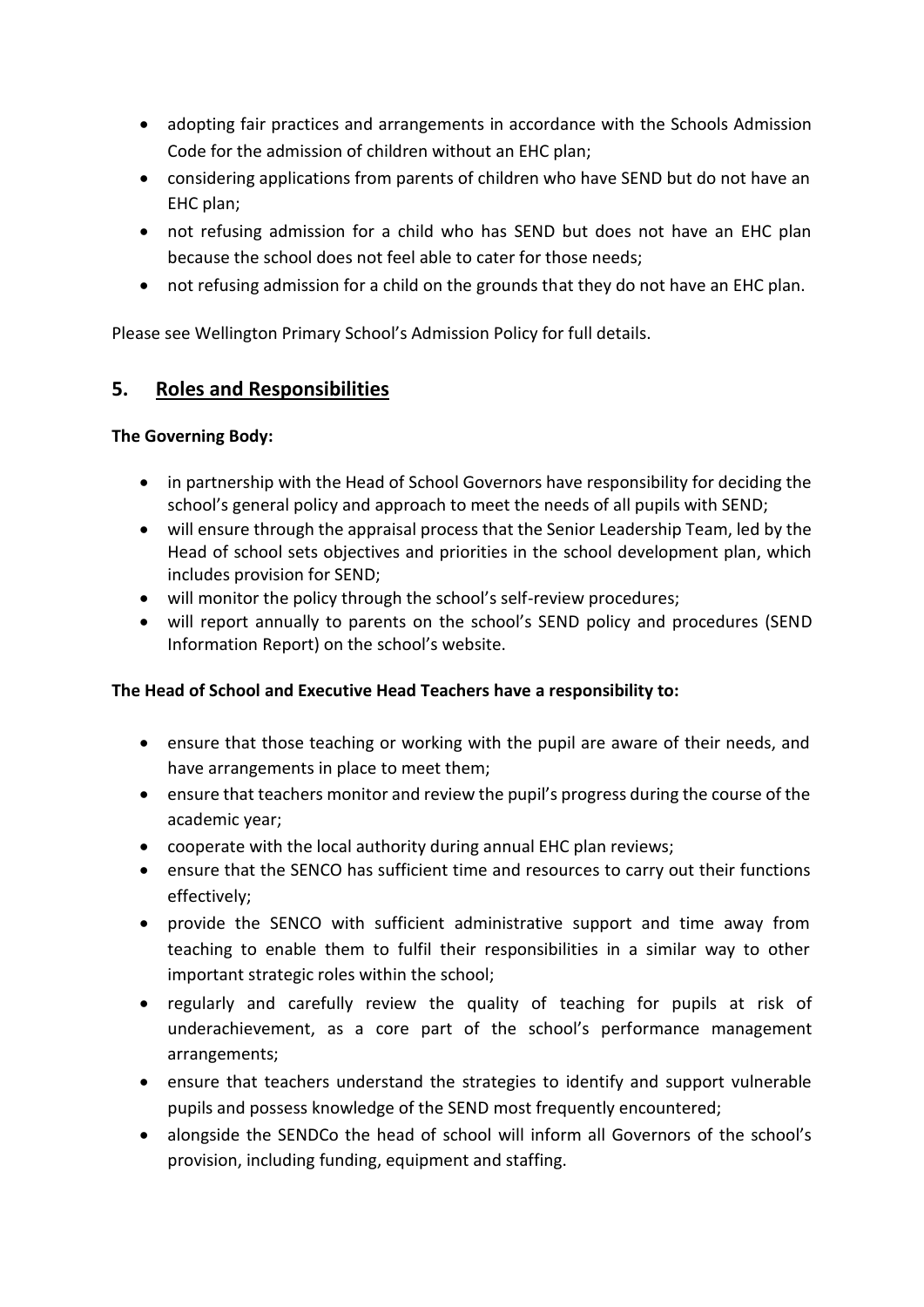#### **The SEND Coordinator (SENDCo) will:**

- be a qualified teacher;
- unless already holding the National Award in Special Educational Needs Coordination they must attain this within three years of appointment;
- collaborate with the governing body and head of school to determine the strategic development of SEND policy and provision in the school;
- work with the school governors and the head of school to ensure that the school meets its responsibilities under the Equality Act (2010) with regard to reasonable adjustments and access arrangements;
- undertake responsibility for the operation of SEND policy;
- coordinate the specific provision made to support individual children with SEND, including those who have EHC plans;
- liaise with the relevant designated teacher where a looked after pupil has SEND;
- advise on a graduated approach to providing SEND support;
- advise on the deployment of the school's delegated budget and other resources to meet pupils' needs effectively;
- liaise with the parents of pupils with SEND;
- liaise with early years providers, other schools, educational psychologists, health and social care professionals, and independent or voluntary bodies;
- be a key point of contact with external agencies, especially the LA and LA support services.
- liaise with the future providers of education to ensure that the pupil and their parents are informed about options and a smooth transition is planned. At Wellington Primary school, the SENCO and the class teacher will communicate with the child's next teacher (in the year above) to share targets, provision and areas of need in preparation for transition in September. They will also work closely with outside agencies and if a child is moving to high school, the class teacher and SENCO will liaise with the transition school to share information and arrange extra transition visits for the child to attend;
- provide professional guidance to colleagues and work closely with staff members, parents, carers, and other agencies;
- be familiar with the provision in the Local Offer and be able to work with professionals providing a support role to the family;
- ensure that pupils with SEND take part in activities of the school together with those who do not have SEND;
- ensure that the school keeps the records of all pupils with SEND up-to-date;
- inform the child's parents that SEND provision is being made and what this support looks like, where the child does not have an EHC plan.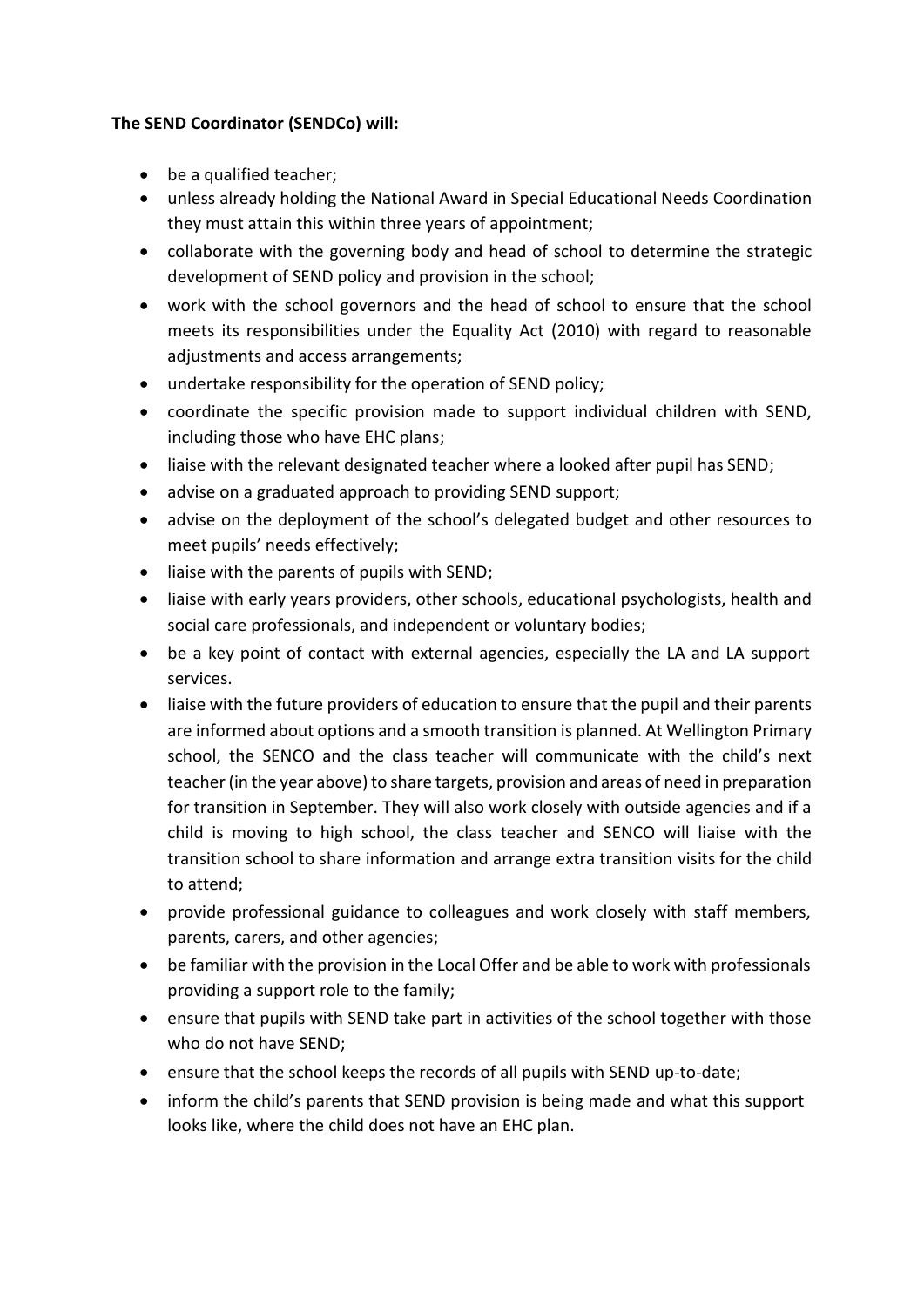#### **Class teachers will:**

- plan and review support for all their pupils with SEND, on a graduated basis, in collaboration with parents, the SENCO and, where appropriate, the pupil themselves;
- set high expectations for every pupil they teach and aim to teach each pupil the full curriculum, whatever their prior attainment;
- use appropriate assessment to set targets which are deliberately ambitious;
- plan lessons to address potential areas of difficulty and to ensure that there are no barriers to every pupil achieving.

## **6. Involving pupils and parents in decision making**

#### **Effective planning should help parents, children and young people with SEND express their needs, wishes and goals, and should:**

- focus on the child or young person as an individual, not their SEND label;
- be easy for children, young people and their parents to understand and use clear ordinary language and images, rather than professional jargon;
- highlight the child or young person's strengths and capabilities;
- enable the child or young person, and those who know them best, to say what they have done, what they are interested in and what outcomes they are seeking in future;
- tailor support to the needs of the individual;
- share Individual Education Plans (IEPs) with children (where appropriate) and parents at least termly;
- organise assessments to minimise demands on families;
- bring together relevant professionals to discuss and agree together the overall approach.

## **7. Joint commissioning, planning, and delivery**

Wellington Primary School will collaborate with the local authority in the exercise of its duty to work together with health and social care providers by:

Identifying improved system outcomes in consultation with pupils and their parents, taking into account:

- prevention;
- early identification / recognition;
- how pupils and their families will be able to access services;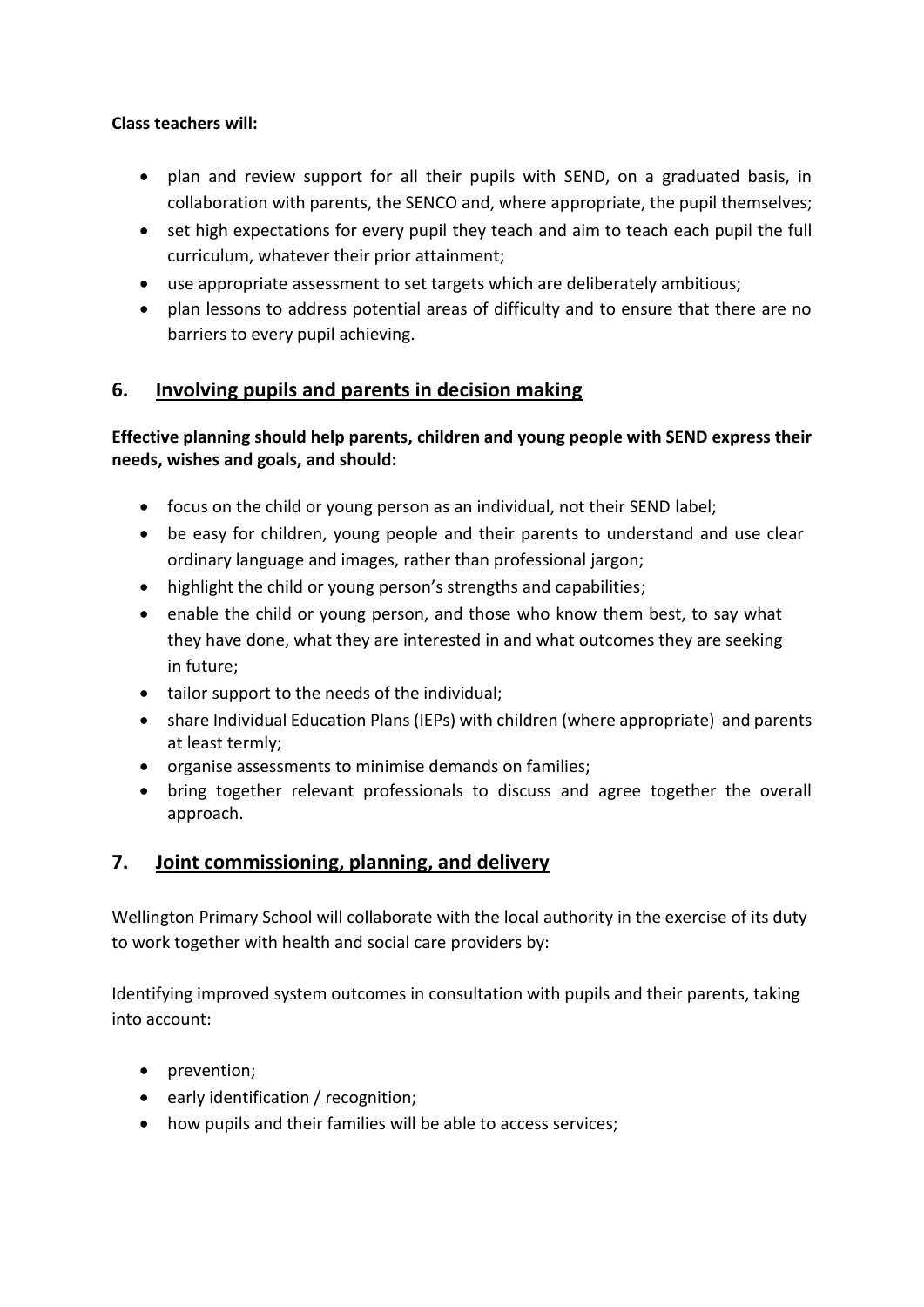- how transitions between life stages and settings will be managed, including from early years to primary education and primary education to secondary education, ensuring that effective transition plans are put in place for identified pupils.
- how provision and support services will enable pupils to prepare for their future adult life.

Draw on the wide range of local data-sets about the likely education needs of children and young people with SEND to forecast future need, including:

- population and demographic data;
- prevalence data for different kinds of SEND and disabilities among children and young people at national level;
- numbers of local children with EHC plans and their main needs;
- the numbers and types of settings locally that work with or educate children with SEND and disability;
- an analysis of local challenges / sources of health inequalities.

Plan, deliver and monitor services against how well outcomes have been met, including, but not limited to:

- improved educational progress and outcomes for children and young people with SEND;
- working closely with early years provisions to ensure that all pupils with SEND have their needs identified before school entry, therefore allowing for effective provision to be in place from entry.

## <span id="page-8-0"></span>**8. Funding**

Wellington Primary School will allocate the appropriate amount of core per-pupil funding and notional SEND budget outlined in the local offer for the SEND provision of its pupils.

Personal budgets are allocated from the local authority's high needs funding block and Wellington Primary School will continue to make SEND provision from its own budgets, even if a pupil has an EHC plan.

## **9. Local offer**

Wellington Primary School will cooperate generally with the local authority and local partners in the development and review of the local offer. Information connected to the Local Offer can be found at: Local Offer - SEND – [Herefordshire Council.](https://www.herefordshire.gov.uk/family-support/local-offer-4)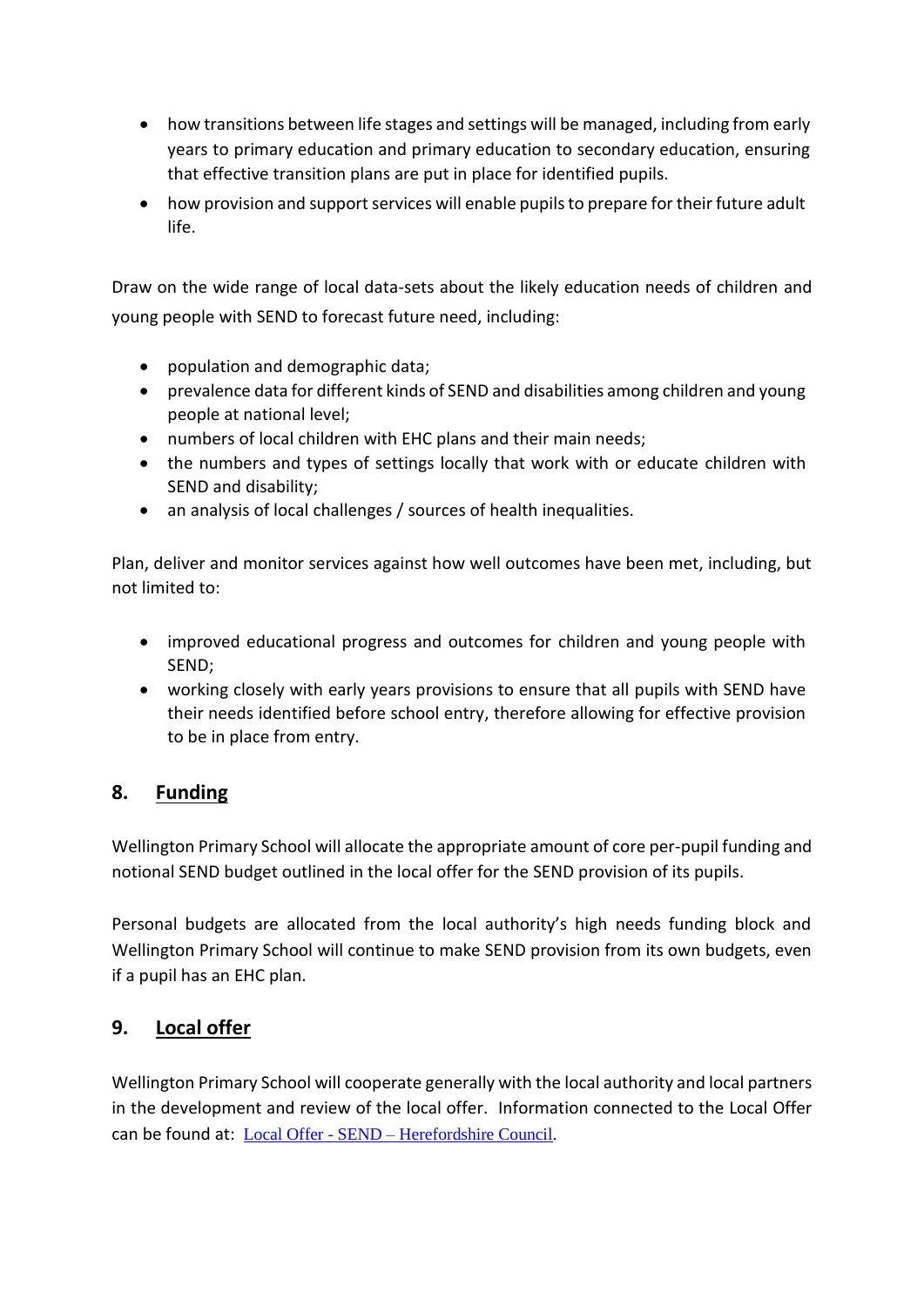## **10. Identification**

To identify pupils with SEND, Wellington Primary School will assess each pupil's current skills and age expected levels of attainment on entry and make regular assessments of all pupils to ensure that the interventions put in place:

- ensures that the child's progress is similar to that of their peers starting from the same baseline;
- matches or betters the child's previous rate of progress;
- lessens the attainment gap between the child and their peers;
- prevents the attainment gap growing wider.

The school will provide extra support and intervention to pupils falling behind or making inadequate progress given their age and starting point.

The school will assess whether a pupil has a significant learning difficulty if they continue to make inadequate progress despite high-quality teaching targeted at their areas for development.

## **11. Graduated approach**

Wellington Primary School will (once a potential SEND has been identified) action the graduated approach to meeting the pupil's needs, including:

- establishing a clear **assessment** of the pupil's needs;
- **planning** with the pupil's parents (and outside agency support where appropriate), the interventions and support to be put in place, as well as the expected impact on progress and development, along with a clear date for review. This will be documented in an Individual Provision Map IPM;
- **implementing** the interventions, with support of the SENCO any outside agency advice;
- **reviewing** the effectiveness of the interventions and making any necessary revisions. Targets on a child's IPM will be reviewed and commented on for progress regularly.

High quality teaching, differentiated for individual pupils, will be our first step in responding to pupils needs. Where progress continues to be less than expected the class teacher will work closely with SENDCo to assess whether a child has a SEND or disability. The school will then put evidence based interventions into place, targeted to the needs of the individual, to secure better progress for the child. Where necessary a child may require specialist equipment to access and make progress in their learning. For higher levels of need Wellington Primary School will draw upon more specialised assessments from external agencies and professionals to support those identified with SEND.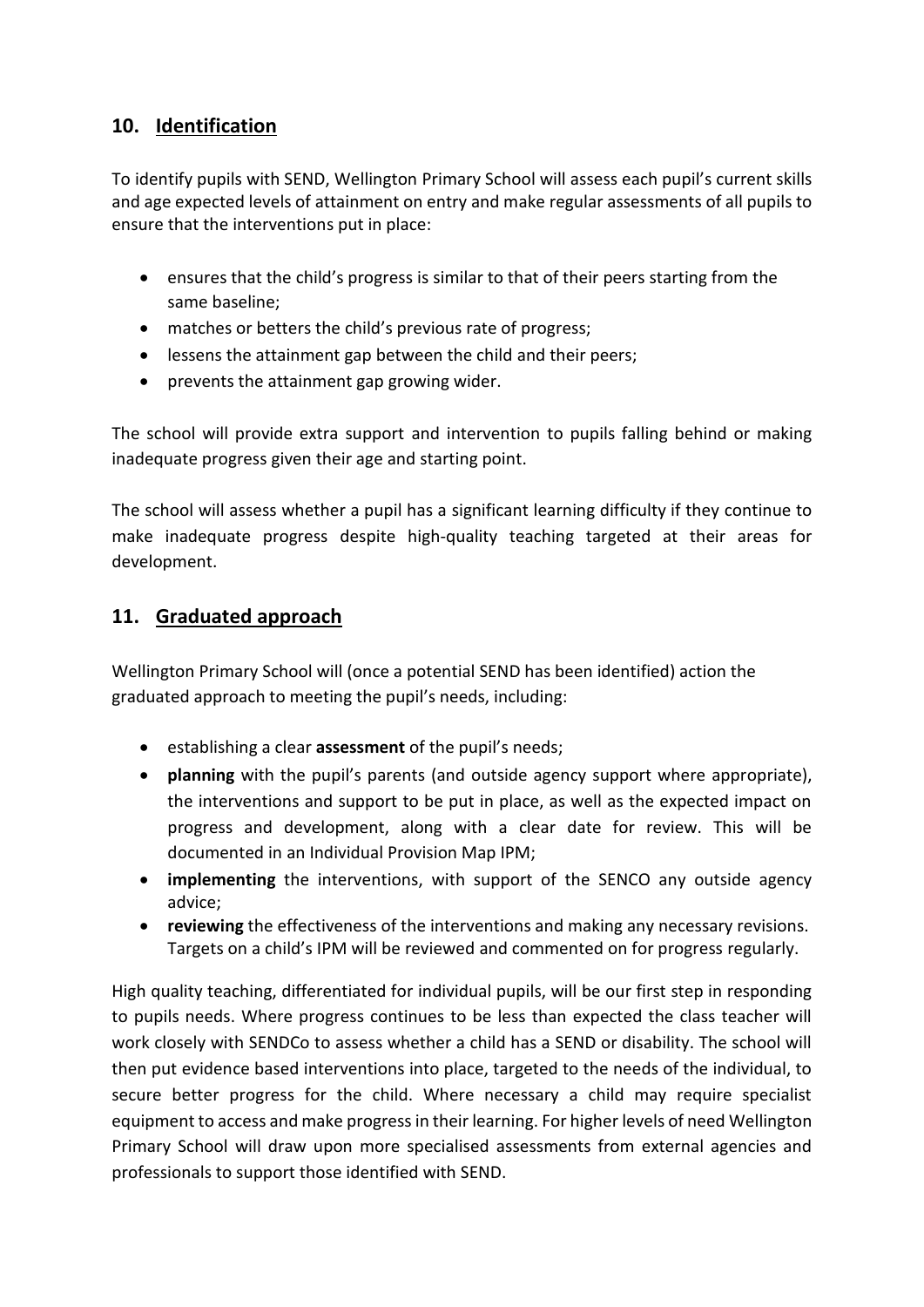#### **Early Identification**

Those who work with young children should be alert to emerging difficulties and respond early. The progress made by all pupils is regularly monitored and reviewed. Initially, concerns registered by teachers, parents/carers or other agencies are addressed by appropriate differentiation within the classroom and a record of evidence is kept of strategies used. A child is identified as needing provision 'additional to' or 'different from' that provided as part of normal class activities where they:

- make little or no progress even when teaching approaches are targeted particularly in a young person's identified area of development;
- shows signs of difficulty in developing literacy or mathematics skills which result in poor attainment in some curriculum areas;
- present persistent social or emotional difficulties which are not ameliorated by the behaviour management techniques employed by the school;
- has sensory or physical problems and continues to make little or no progress despite the provision of specialist equipment;
- has communication and /or interaction difficulties and continues to make little or no progress despite the provision of a differentiated curriculum.
- has SEN or physical needs that require additional specialist equipment or regular advice or visits by a specialist service;
- has communication and/or interaction difficulties that impede the development of social relationships and cause a substantial barrier to learning.

## **12. Assessment**

Wellington Primary School will, in consultation with the pupil's parents, request a statutory assessment of SEND where the pupil's needs cannot be met through the resources normally available within the school.

The school will meet its duty to respond to any request for information relating to a statutory assessment, to the local authority, within 6 weeks of receipt.

If the decision is taken not to issue an EHC plan, the school will consider and implement the recommendations of feedback from the local authority, regarding how the pupil's outcomes can be met through the schools existing provision.

## **13. Education, Health and Care (EHC) plans**

 Wellington Primary School will meet its duty to respond to the local authority within 15 days, if it is named on a pupil's EHC plan.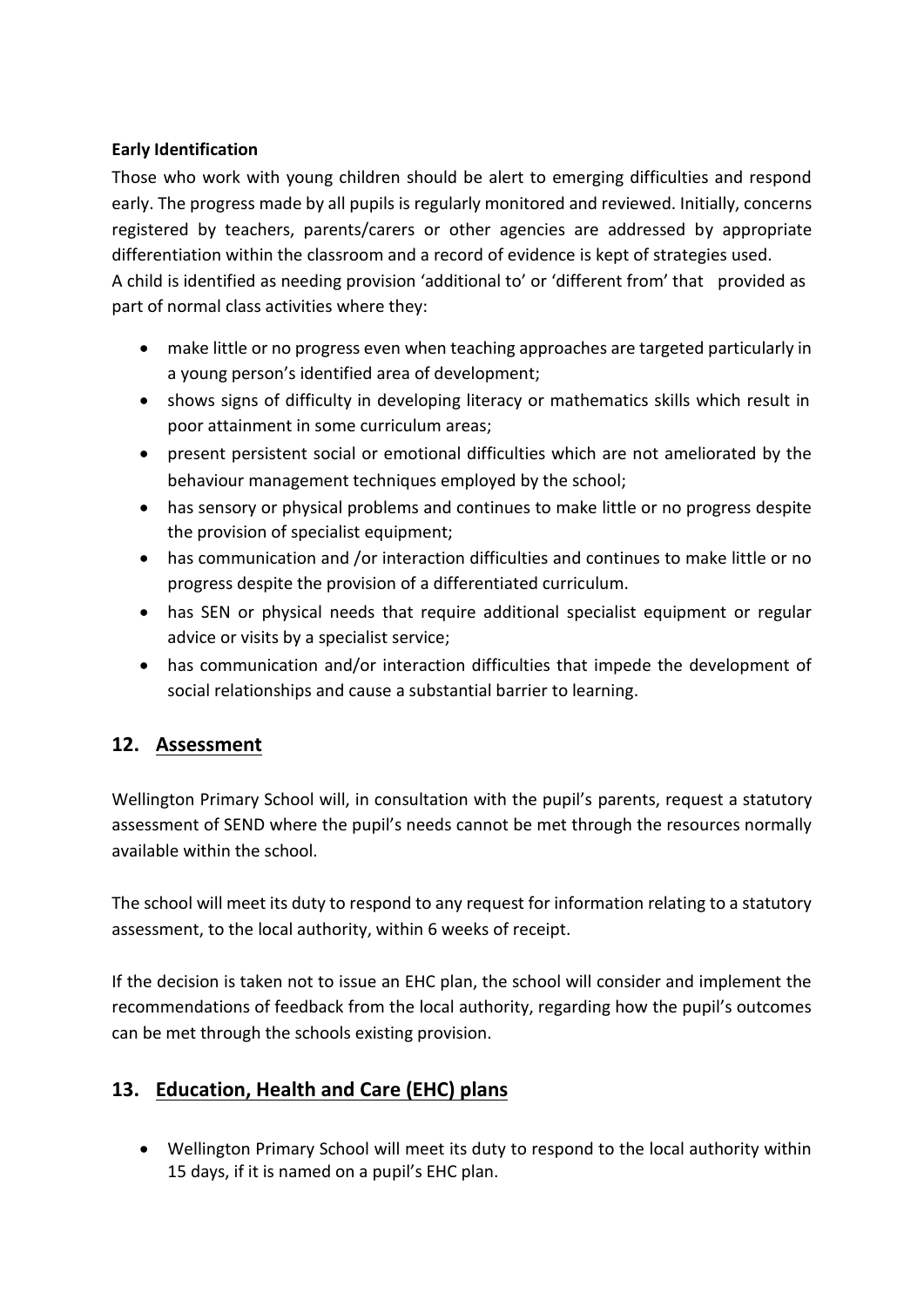- The school will ensure that all those teaching or working with a child named in an EHC plan, are aware of the pupil's needs and that arrangements are in place in to meet them.
- The school will request a re-assessment of an EHC plan at least six months following an initial assessment, if a pupil's need significantly change.

#### **14. Reviewing an EHC plan**

Wellington Primary School will:

- ensure an annual review meeting takes place, including convening the meeting on behalf of the local authority;
- ensure that sufficient arrangements are put in place at the school to host the annual review meeting;
- seek advice and information about the pupil prior to the annual review meeting from all parties invited including any outside agencies involved with the pupil;
- send any advice and information gathered to all those invited at least two weeks prior to the annual review meeting;
- cooperate with the local authority during annual reviews;
- prepare and send a report of the meeting to everyone invited within two weeks of the meeting;
- ensure that a review of a pupil's EHC plan is undertaken at least seven months before transfer to another phase of education and ensure that a representative, preferably the SENDCo, from the new setting is invited to the meeting.

## **15. SEN and Disability Tribunal**

Wellington Primary School will meet any request to attend a SEND Tribunal and explain any departure from its duties and obligations under the SEND Code of Practice 2015.

## **16. Data and record keeping**

Wellington Primary School will:

- include details of SEND, outcomes, teaching strategies and the involvement of specialists, as part of its standard system to monitor the progress, behaviour and development of all pupils;
- maintain an accurate and up-to-date register of the provision made for pupils with SEND;
- record details of additional or different SEND provision on a personalised provision map.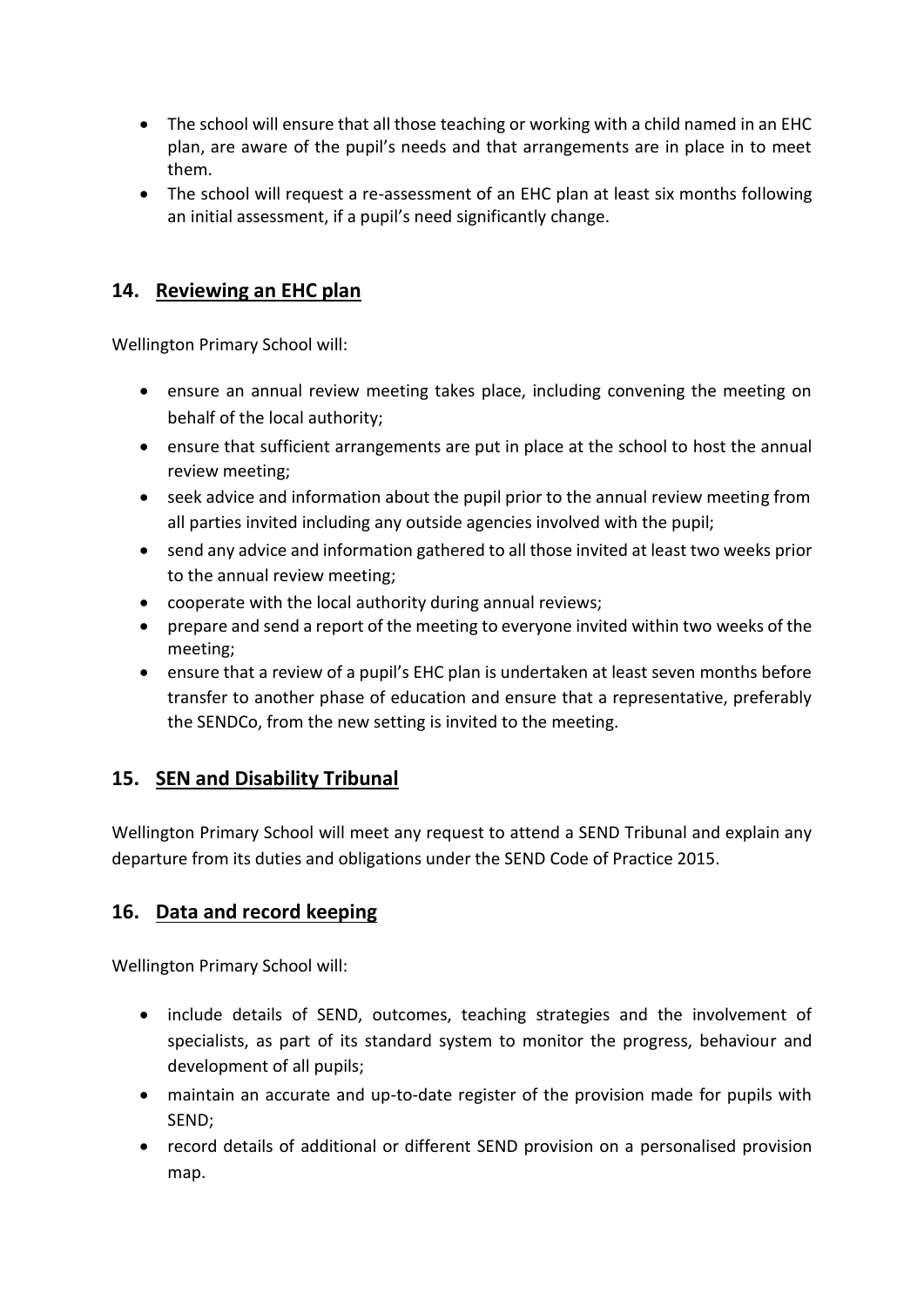## **17. Confidentiality**

Wellington Primary School will not disclose any EHC plan or its contents without the consent of the pupil's parents with the exception of disclosure:

- to the SEND and Disability Tribunal when parents appeal and to the Secretary of State if a complaint is made under the Education Act 1996;
- on the order of any court for the purpose of any criminal proceedings;
- for the purposes of investigations of maladministration under the Local Government Act 1974;
- to enable any authority to perform duties arising from the Disabled Persons (Services, Consultation and Representation) Act 1986 or from the Children Act relating to safeguarding and promoting the welfare of children;
- to Ofsted inspection teams as part of their inspections of schools and local authorities;
- to the SENDCo of transferring schools;
- Wellington School will store confidential SEND records in a location which is locked with a key.

Please see Wellington Primary School's policy connected to GDPR and sharing of information.

## **18. Safeguarding children with SEND**

Wellington Primary School is fully committed to safeguarding and promoting the welfare of all of our children. We expect every member of staff and all visitors to share our commitment as the health and safety of our children is paramount. Please see Wellington Primary Schools Safeguarding Children Policy, Including Child Protection.

Children with Special Educational Needs (SEN) and Disabilities can face additional safeguarding challenges. The Governing Body ensures that the child protection policy reflects the fact that additional barriers can exist when recognising abuse and neglect in this group of children. These can include:

- assumptions that indicators of possible abuse such as behaviour, mood and injury relate to the child's disability without further exploration;
- being more prone to peer group isolation than other children;
- the potential for children with SEN and disabilities being disproportionally impacted by behaviours such as bullying, without outwardly showing any signs; and
- communication barriers and difficulties in overcoming these barriers
- indicators of poor mental health can be a sign of potential safeguarding concerns